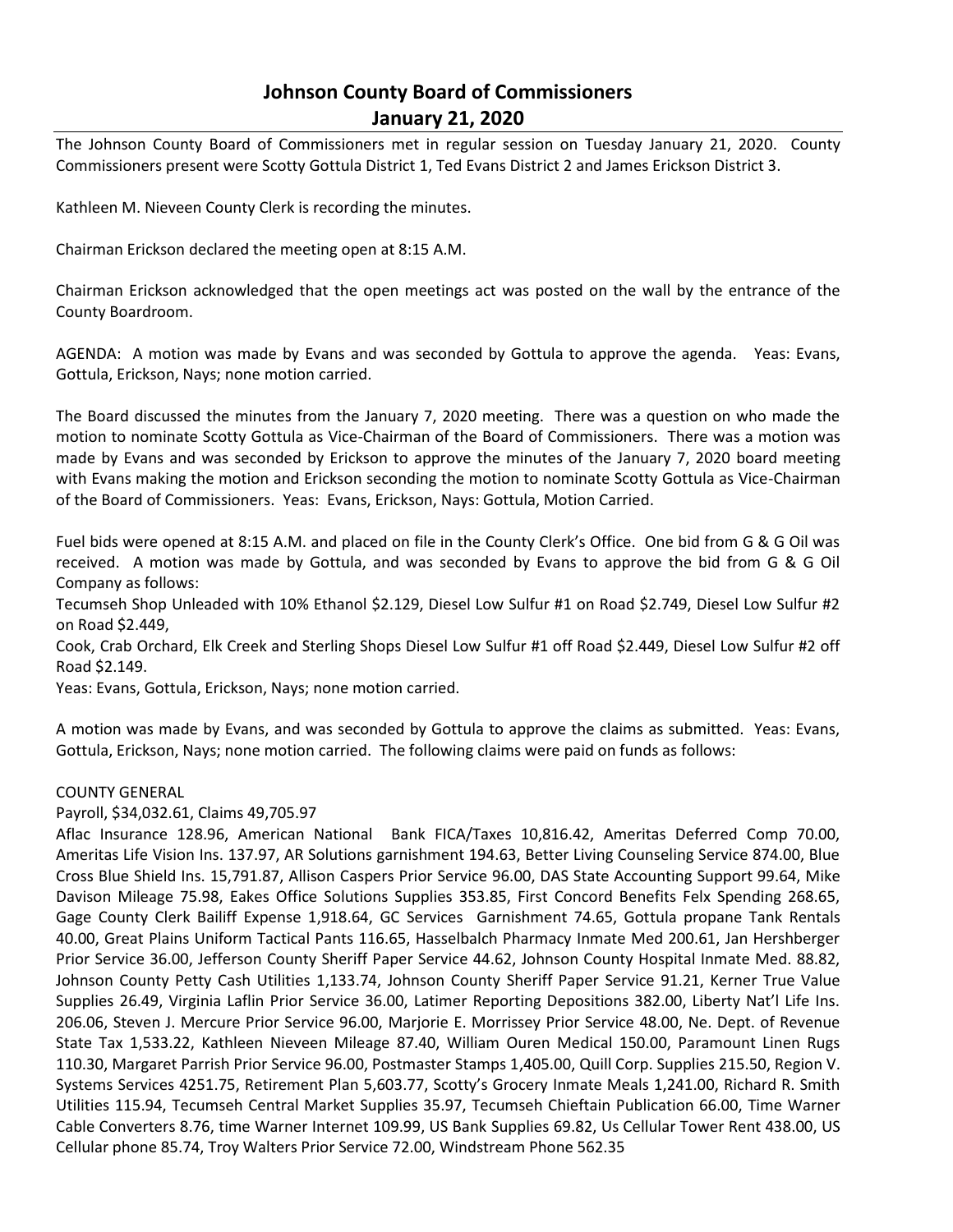### **ROAD**

#### Payroll \$14,479.29, Claims 63,418.02

Aflac Ins. 30.16, American National Bank 4,356.23, Ameritas Life Vision Ins. 31.92, Beatrice Concrete 1,911.71 Blue Cross Blue Shield Ins. 9629.64 Cass County Treasurer CPR Training 350.00, Eakes Office Solutions Supplies 75.50,Eggers Brothers Parts 152.39, Jack L. Evans Prior Service 300.00, First Concord Flex Spending 65.00, Frontier Coop Erosion Control 147.40, G & G Oil January Fuel 11,668.78, Johnson County Petty Cash Utilities 357.90, Kerner True value Supplies 14.45, Martin Marietta Rock 29,921.47, Randall Moss prior service 84.00, Sid's Auto Parts 225.14, Nebraska Dept. of Rev State Tax 614.32, Paramount Linen rugs 27.44, John Rademacher Prior Service 48.00, RDO Truck Center Parts 162.97, Retirement Plans Div. 2,321.29, Sapp Brothers Petro. DEF 331.25, Seneca Sanitation Trash Pickup 60.00, Orville Speckmann Prior Service 120.00, Village of Elk Creek Utilities 263.76, Washington National Ins. 9.25, Windstream Phone 138.05

#### **INHERITANCE TAX**

US Cellular wireless connection 18.64

## **EMERGENCY MANAGEMENT FUND**

Johnson County Petty Cash Utilities 42.48, Windstream Inc. phone2,301.55

#### **AMBULANCE**

Mateson Tri-Gas Inc. Oxygen 82.67, Quick Med Claims Contract 811.81, Tecumseh Rescue Transfers 150.00

Highway Supt. Matt Schaardt was present at the meeting for Road Discussions.

A motion was made by Gottula, and was seconded by Evans to approve Resolution 20-01 a Resolution to authorize Chair Jim Erickson to sign the LPA Program Agreement-Federal –Aid Funds between the County and the State of Nebraska for project BRO-7049(24) Sterling NW. Yeas: Evans, Gottula, Erickson, Nays; none motion carried.

Matt informed the board that he met last week with Mainelli Wagner about the projects for the one and six year plan, the list of projects were reviewed by the Board and a list of the projects and locations are on file at the County Road Department.

The EDA 2019 Disaster Grant through the Department of Commerce Economic Development Administration has not been submitted yet according to Doug Goracke Economic Developer.

The board discussed project No. 292 (Robison Bridge) the board has asked Matt to find out the difference in cost between a Box Culvert and a Bridge. If the board goes with the box culvert the State, who normally does the designs on culverts, will do all the design on this project which could take longer because of all of the state's other projects.

February 4, 2020 at 9:00 A.M. will be the bid letting for Materials for project C-49(293) Elk Creek NE.

Matt also informed the board that all of the County Road Employees are now CPR and safety certified, and that Amanda Burki EMA did the class.

Also discussed was the ice on the intersections. Matt will take scarifier and try to rough up the intersections that join the State Highway.

At 9:00 a.m. Chairman Erickson opened the public hearing on the continuation of electing the Johnson County Surveyor being on the election general ballot for 2020.

The purpose of the hearing was to hear comments on the Legislative change from April 2014 (LB 946) which requires the election of county surveyors in all counties under 150,000 unless certain actions are taken. The one action that the board has is to pass a resolution to continue to elect the County surveyor, if the board does not